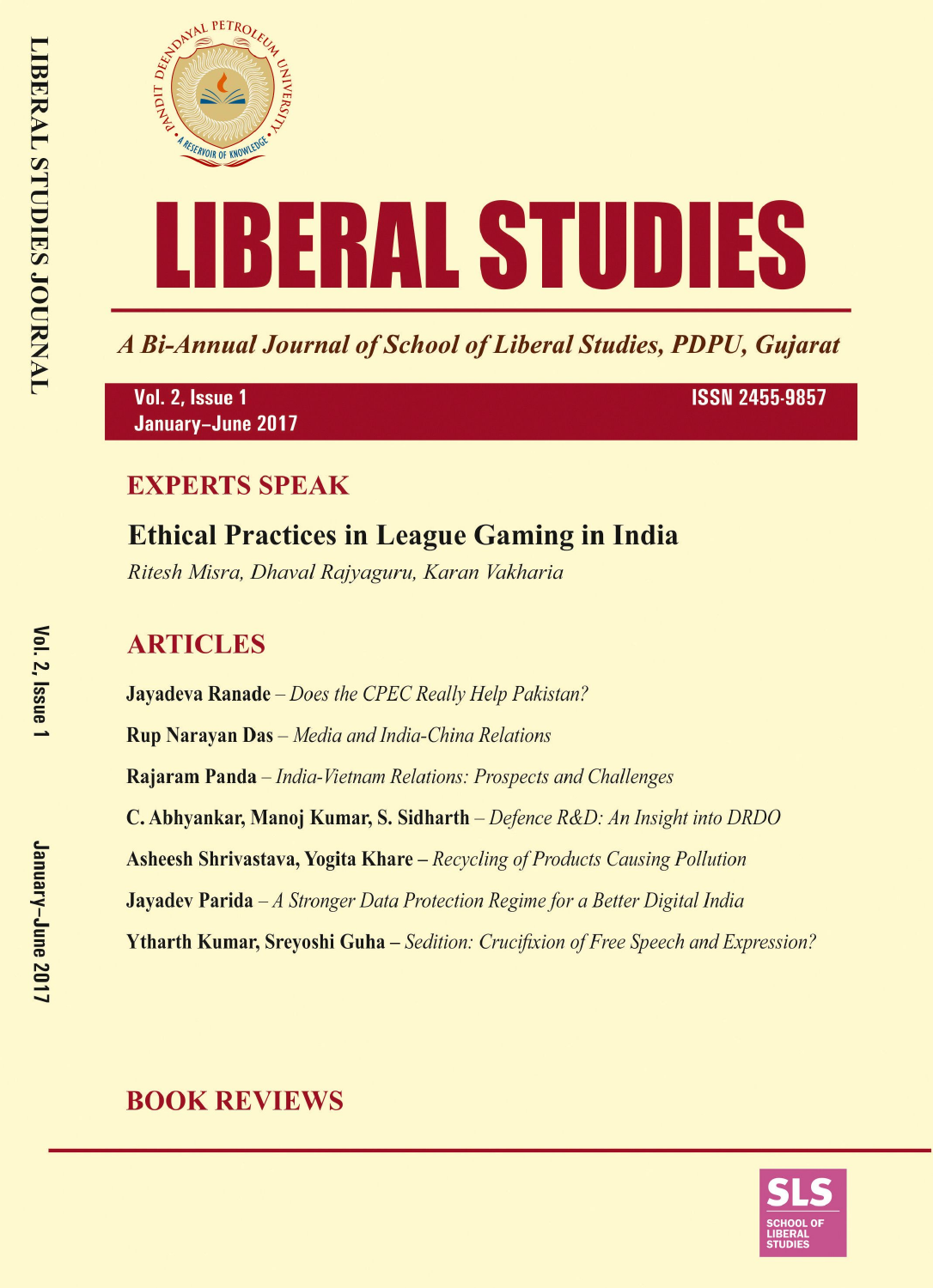#### **Sue Pattinson, Maggie Robson, Ann Beynon,** *The Handbook of Counseling Children and Young People***, British Association for Counseling & Psychotherapy (Sage Publication: 2015, ISBN: 9781446252994), Pages: 500, Price: £29.99.**

#### – **Simran J. Bhatia**

 BA, Psychology, School of Liberal Studies Pandit Deendayal Petroleum University Gandhinagar, Gujarat

The field of counseling children and young people is rapidly developing in recent years, the delivery of counsel, various approaches to counseling and the nature of counseling interventions is increasing in number and range and being applied across an increasing variety of contexts. The book, Counseling Children and Young People, brings evidences to readers of how therapeutic work with children, young people and related services has developed historically. The book is set on specific values and principles, the rights of the children, the need to keep the child as the centre of the therapeutic work and serves as a comprehensive guide to the field of counseling.

Sue Pattinson is a lecturer in Education and Counseling at Newcastle University. Her main areas of study and interest are the social and emotional health as well as wellbeing of children and young people. Maggie Robson is a senior teaching fellow in counseling psychology at Keele University. She is also a qualified play therapist and has a special interest in working with, and researching, children's bereavement. Ann Beynon has worked as a teacher, counselor, trainer and device manager for the last 40 years. She is working as a counselor in the development of effective learning relationships in education and community settings.

This book covers various issues which fall under the humanistic and generic competencies. Competencies identified in the book include knowledge of child and family development and transitions; and knowledge and understanding of mental health issues. Additionally, it also mentions additional information about the legal aspects of the field, professional and ethical frameworks, and the ability to work with confidentiality and consent issues.

The authors have noticed that there are many challenges in improving the quality and provision of support for the mental health of children and young people. Statistics show that the suicide rate among this age group is on the rise and the level of wellbeing of children and young people is falling. Not only the issues of quality training of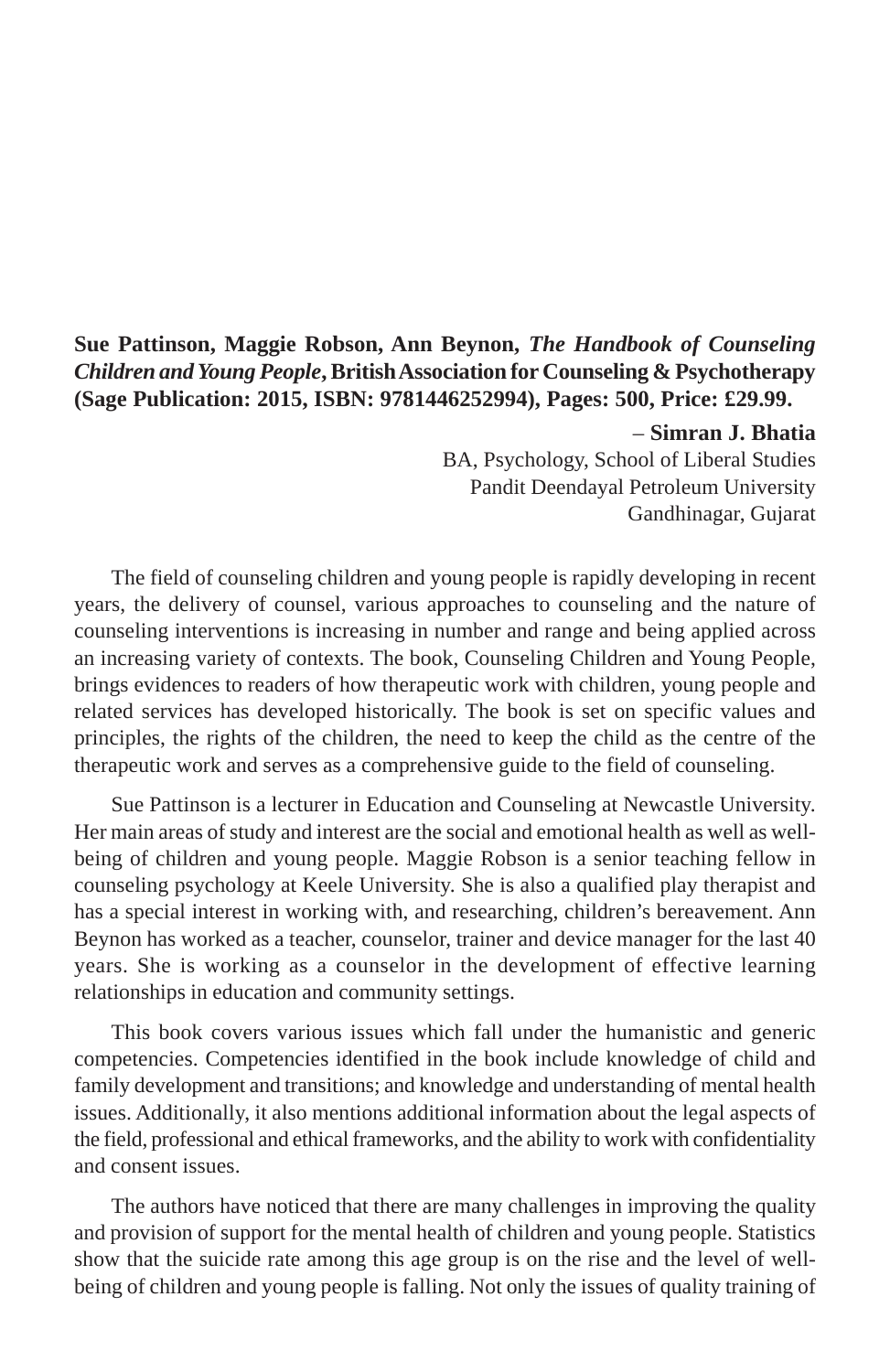a counselor but also the data based on evidence, which is required to ensure effective provision, are addressed in this book.

The book comprises of four sections, each independent of the other yet intrinsically linked together. The sections are: Theory and Practice Approaches; Counseling Practices and Processes; Practical Issues; and Practice Settings. The book brings out the fundamental theories and research skills addressed across these four sections in a broad manner.

The chapter 'Theory and Practice Approaches' talks about a range of therapeutic approaches in the context of helping children and young people through various ages and stages. Child development and attachment; the child centered approach; psychodynamic, cognitive-behavioral therapy, gestalt theory, transactional analysis, play therapy and other creative approaches; and features of integrative practice along with its challenges and benefits are included. The authors refer to the principles fundamental to counseling work and relevant research. Age appropriate interventions, therapies, reflections and case studies have been well documented throughout the book.

'Counseling Practices and Processes' refers to the Child and Adolescent Mental Health Services (CAMHS) provision in the UK. CAMHS provision is organized around a four-tier system of assessment and delivery of services. This section examines the nature of the process that can take place when counseling children and looks into the referral and indications for therapies. The author quotes, "A 'collaborative assessment' is essential for safe and effective preparation for therapy with children and young people." Therapeutic alliance, the counseling process and therapeutic skills are also included in this section. The author also sheds light upon the dissonance that occurs between different the various elements of development and how the therapist needs to use therapeutic skills to attend the whole client experience.

The next section on 'Counseling Practice Issues' talks about the key aspects of the laws and policies; ethics; diversity; bereavement; depression; suicide and self-harm; sexual, physical and emotional abuse and eating disorders. The book not only mentions about a rights-based model which pens the rights of young people and the 'confidential space' in which the counselors do their valuable work but also about the approaches to such ethics. It also follows a very broad distinction, made between children, i.e. 6–11 years and young people, i.e. 11–18 years. Further chapters also talk about the trans-cultural work settings; neurological development, damage and causes; and communicating styles with disabled children like the deaf and mute and the also the ones who have learning disabilities. The most common treatments talked about in the last chapter of eating disorders includes family based treatment, individual adolescentfocused therapy and cognitive-behavioral therapy.

The chapter on 'Practice Settings' identifies and examines working in a range of contexts, statutory health and social health care services; non-statutory services, for example, the third sector; school and educational settings and it also mentions about